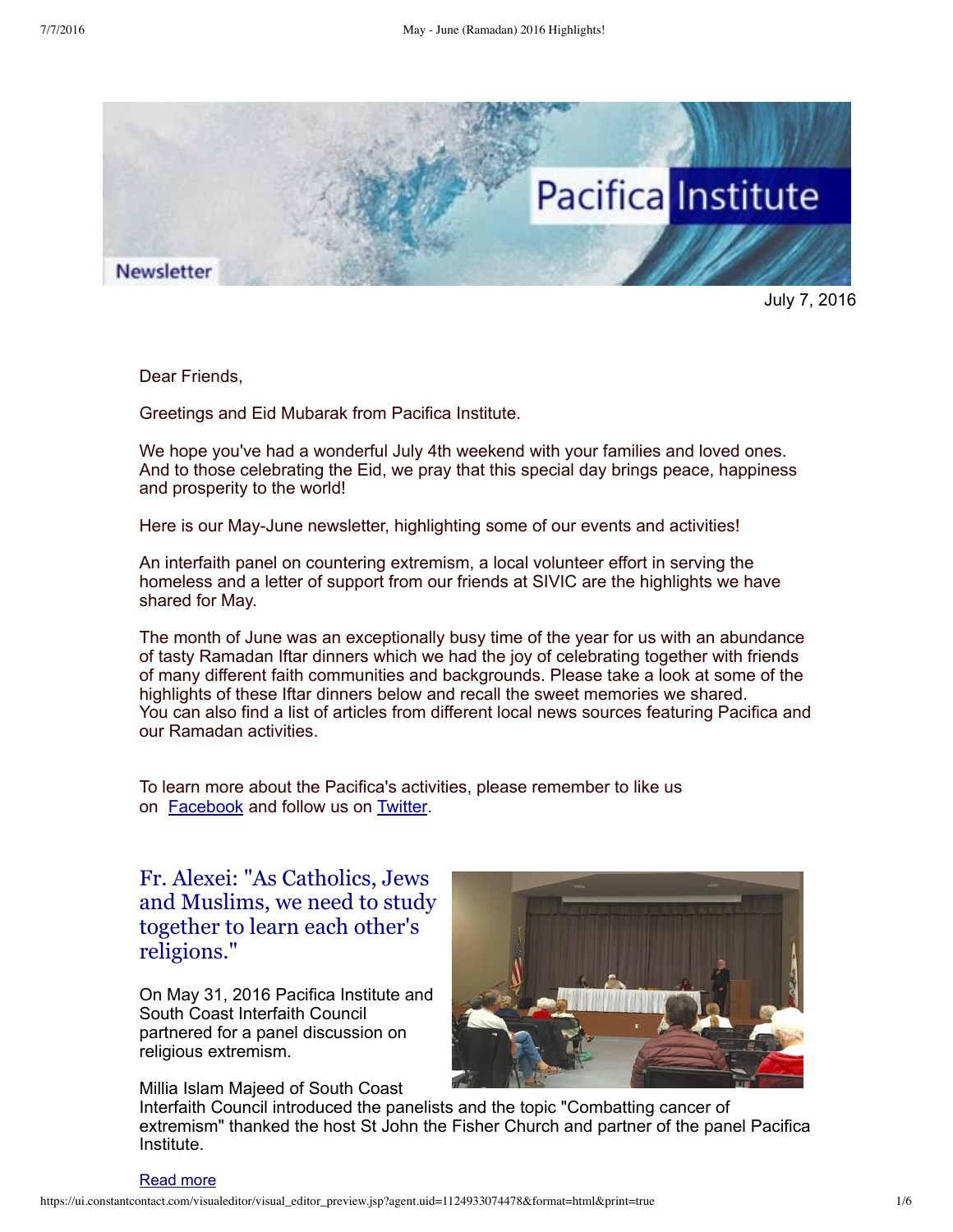# 40 Volunteers From Different [Backgrounds](http://pacificainstitute.org/2016/05/22/homeless-dinner-with-abrahamic-alliance/) Working Together to Serve

Pacifica Institute and Abrahamic Alliance came together again this Sunday on the 15th to prepare and distribute meals to the homeless and rehab guests at The City Team Homeless Shelter.

There were 40 volunteers that were

from different cultural and religious backgrounds that worked together to provide delicious meals.

[Read](http://pacificainstitute.org/2016/05/22/homeless-dinner-with-abrahamic-alliance/) more

### SIVIC letter to Pacifica [Institute](http://pacificainstitute.org/2016/06/22/sivic-letter-to-pacifica-institute/)

In the South Bay, the Pacifica Institute was one of the founding organizations of the Silicon Valley Inter religious Council.





#### [Read](http://pacificainstitute.org/2016/06/22/sivic-letter-to-pacifica-institute/) more

# Law Enforcement Iftar Dinner in [collaboration](http://pacificainstitute.org/2016/07/01/law-enforcement-iftar-dinner-in-collaboration-with-the-u-s-attorneys-office/) with the U.S. Attorney Office

On June 23, the Pacifica Institute, in collaboration with the U.S. Attorney's Office, held its third annual iftar dinner with attendance from the local and federal law enforcement community. Acting as exemplars of the event's



theme, Building Hospitality as a Way of Sharing Cultures, 120 members of the Muslim and San Diego community came together to celebrate this revered tradition.

### Read [more](http://pacificainstitute.org/2016/07/01/law-enforcement-iftar-dinner-in-collaboration-with-the-u-s-attorneys-office/)

# Ramadan Brought Together Orange County Faith [Communities](http://pacificainstitute.org/2016/06/15/ramadan-dinner-brought-together-orange-county-faith-communities/)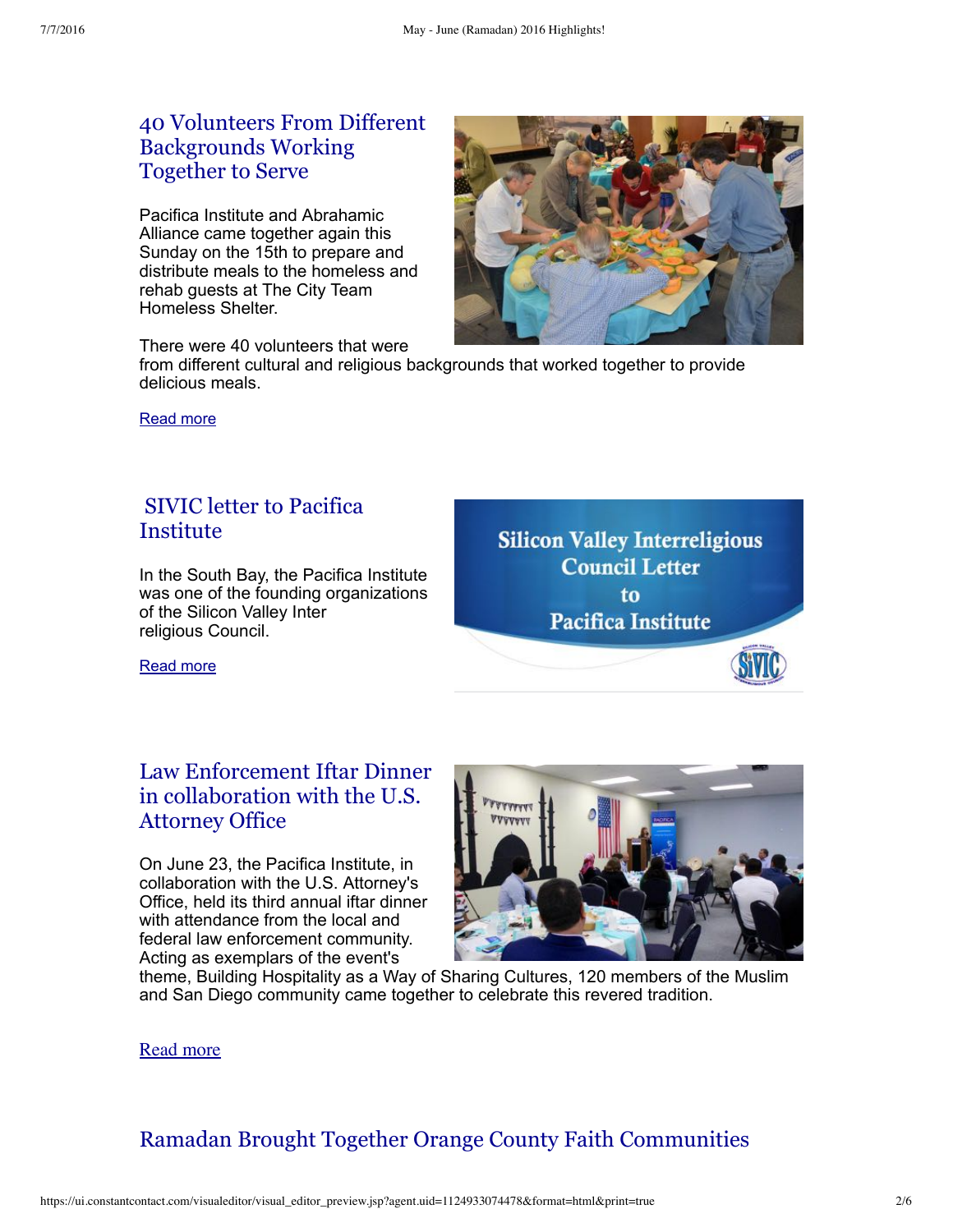On June 14, 2016, Pacifica Institute Orange County branch hosted its annual Interfaith Ramadan Iftar dinner. The event brought together religious and faith leaders as well as interfaith community members.

[Read](http://pacificainstitute.org/2016/06/15/ramadan-dinner-brought-together-orange-county-faith-communities/) more



# Breaking Bread Over a [Ramadan](http://pacificainstitute.org/orange-county/2016/07/07/breaking-bread-over-a-ramadan-dinner/) Dinner

On Friday, July 1st 2016, Pacifica Institute was invited to Temple Beth Shalom in Santa Ana to celebrate Shabbat and Ramadan with the Jewish community.



#### [Read](http://pacificainstitute.org/orange-county/2016/07/07/breaking-bread-over-a-ramadan-dinner/) more

# Diverse Faith [Communities](http://pacificainstitute.org/2016/06/11/diverse-faith-communities-met-at-annual-interfaith-iftar-dinner-in-san-francisco/) Met at Annual Interfaith Iftar Dinner in San Francisco

A traditional interfaith iftar event led by Pacifica Institute and Calvary Presbyterian Church in the framework of promoting interfaith dialogue was held at Calvary Presbyterian Church in San Francisco. The event which started half an hour before the iftar was attended by about 250 people.



#### [Read](http://pacificainstitute.org/2016/06/11/diverse-faith-communities-met-at-annual-interfaith-iftar-dinner-in-san-francisco/) more

### Diverse Faiths Shared Iftar Table At Ramadan [Interfaith](http://pacificainstitute.org/2016/06/25/diverse-faiths-shared-iftar-table-at-ramadan-interfaith-dinner/) Dinner In **Berkeley**

A Ramadan interfaith iftar dinner event organized by Pacifica Institute and Church Divinity School of the Pacific to bring different faiths together was held at Church Divinity School of the Pacific in Berkeley. There were about 100 guests who gathered to build bridges of understanding with other faith communities at the event.

[Read](http://pacificainstitute.org/2016/06/25/diverse-faiths-shared-iftar-table-at-ramadan-interfaith-dinner/) more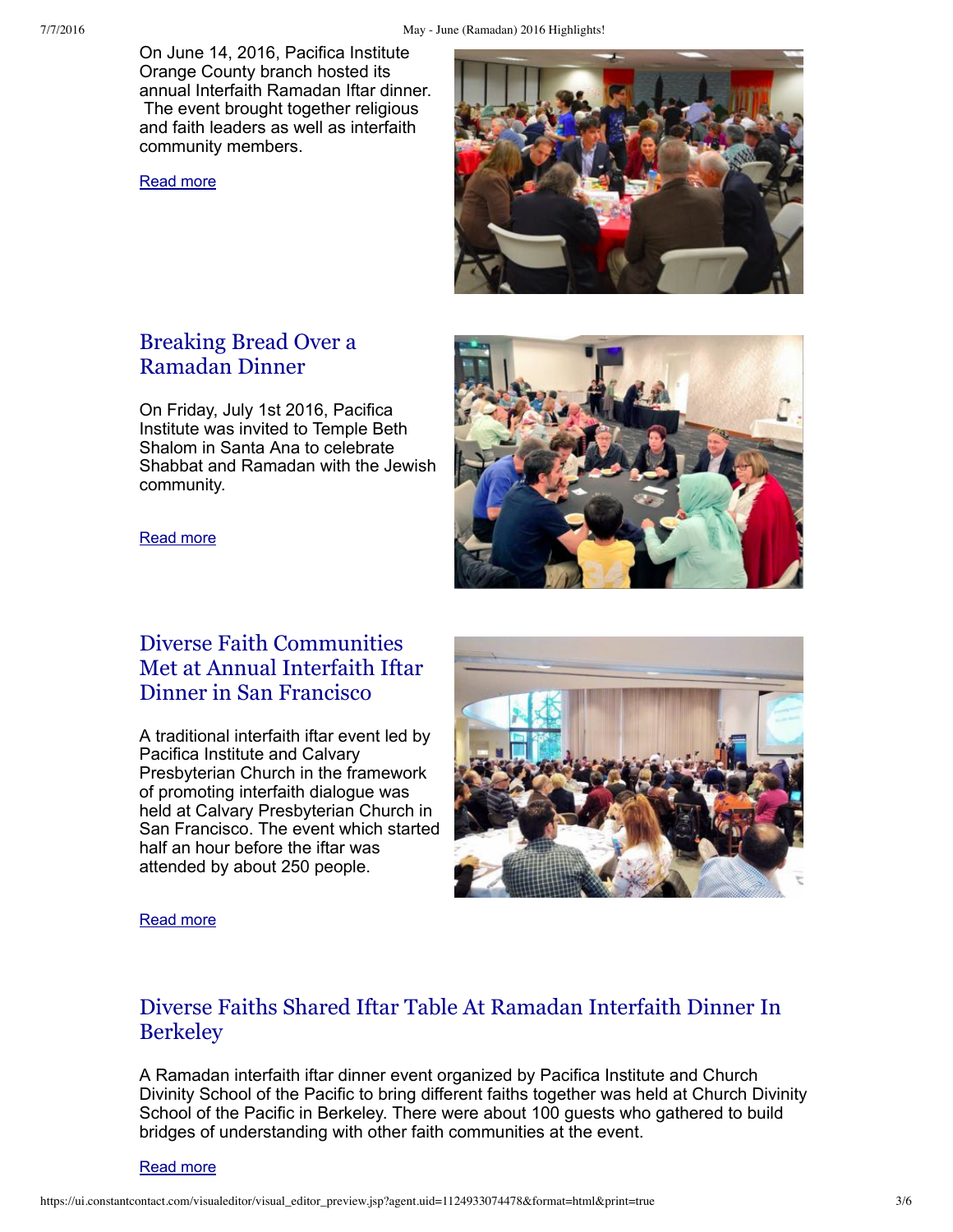

# Ramadan Iftar Dinner to Raise [Awareness](http://pacificainstitute.org/bay-area/2016/07/04/ramadan-iftar-dinner-to-raise-awareness-for-refugees/) for Refugees

On World Refugee Day, 6/20/2016, Pacifica Institute hosted Ramadan Iftar Dinner to raise awareness for the thousands of refugee families fleeing their homes due to conflicts. To escape violence, they leave everything behind, everything except their homes and dreams for a safer future. With more than 100 guests, breaking bread and sharing their views and experiences on the refugee crisis, the event was full of experio



[Read](http://pacificainstitute.org/bay-area/2016/07/04/ramadan-iftar-dinner-to-raise-awareness-for-refugees/) more

# Ramadan Iftar Dinner at [Cathedral](http://pacificainstitute.org/bay-area/2016/07/04/ramadan-iftar-dinner-at-cathedral-basilica-of-st-josephs/) Basilica of St. Josephs

Jews, Christians and Muslims came together to celebrate Ramadan and break fast (Iftar) together on the same table and share a meal along with their heritage at St. Josephs in San Jose on June 15th, 2016.



[Read](http://pacificainstitute.org/bay-area/2016/07/04/ramadan-iftar-dinner-at-cathedral-basilica-of-st-josephs/) more

# Faculty and Students Came [Together](http://pacificainstitute.org/2016/06/27/faculty-and-students-came-together-for-an-iftar-dinner/) for an Iftar Dinner

Thursday, June 23, 2016 Pacifica Institute Los Angeles held one of its iftars in its Playa Del Rey Office. It is one of the many meals Pacifica Institute has been inviting neighbors and friends to come and share the experience of the month of fasting of Ramadan.

[Read](http://pacificainstitute.org/2016/06/27/faculty-and-students-came-together-for-an-iftar-dinner/) more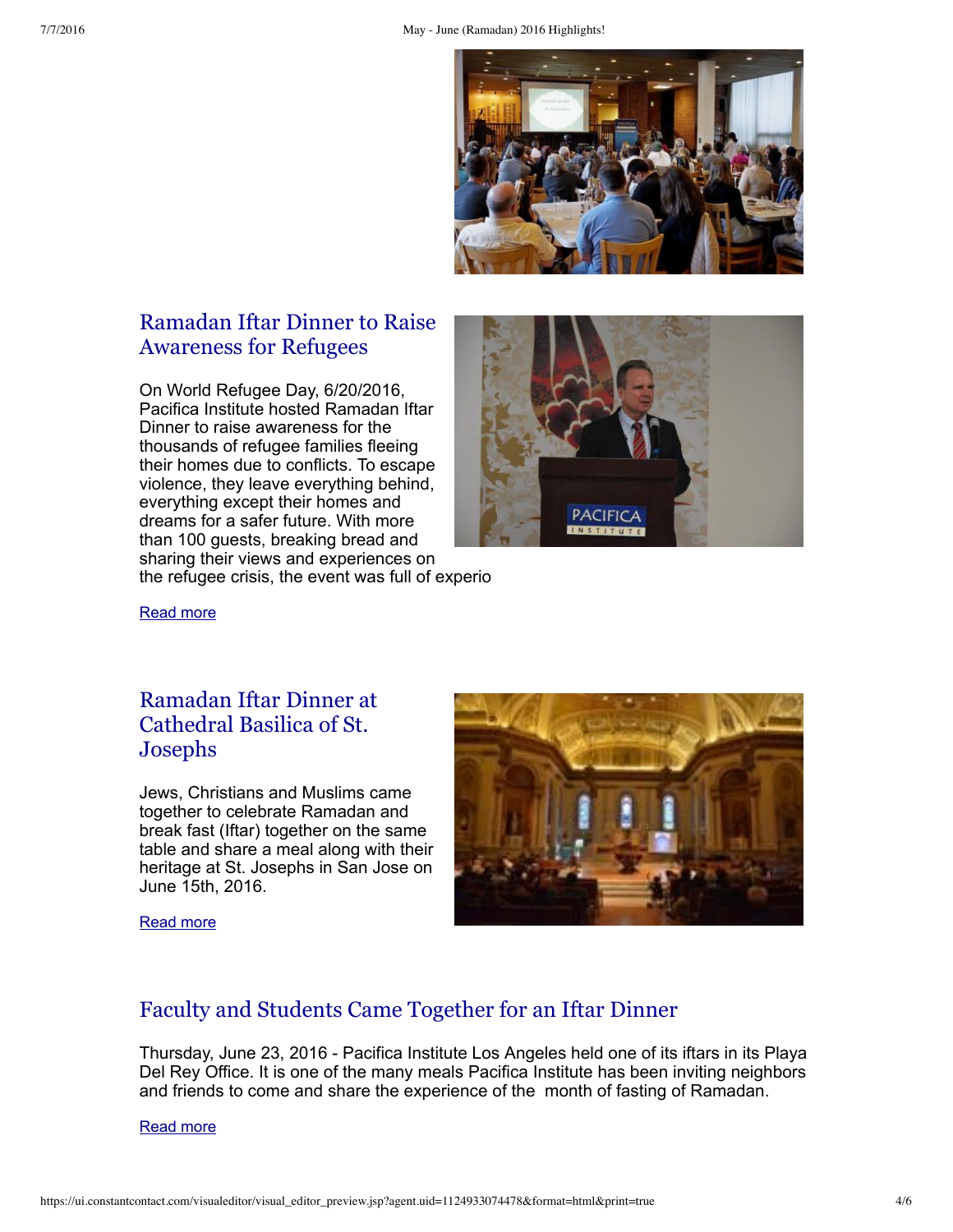

# Members of [Christian-Muslim](http://pacificainstitute.org/2016/06/15/members-of-christian-muslim-consultative-group-came-together-to-break-fast-at-pacifica-la/) Consultative Group Came Together to Break Fast at Pacifica LA

June 6th marked the first day of the holy month of Ramadan, and as we are nearing the end of the fifth day of Ramadan, Pacifica institute hosted its first Iftar meal together with its Christian neighbors.



[Read](http://pacificainstitute.org/2016/06/15/members-of-christian-muslim-consultative-group-came-together-to-break-fast-at-pacifica-la/) more

# Pacifica Institute and Ramadan in the News

Latimes: For Muslims, fasting during Ramadan offers an opportunity for self-reflection and spiritual rejuvenation

OC Register: Breaking bread, building bridges: Muslim and Jewish [communities](http://www.ocregister.com/articles/community-721314-together-people.html) share Shabbat and Ramadan

Redmond Reporter: Pacifica Institute and [Redmond](http://www.redmond-reporter.com/news/383416561.html) United Methodist come together for Interfaith dinner

Kosher OC: Temple Beth Sholom hosts interfaith Shabbat during [Ramadan](http://kosheroc.com/2016/07/06/interfaith-interactions-temple-beth-sholom-hosts-shabbat-during-ramadan)

Video: Annual San Francisco Interfaith Ramadan Dinner